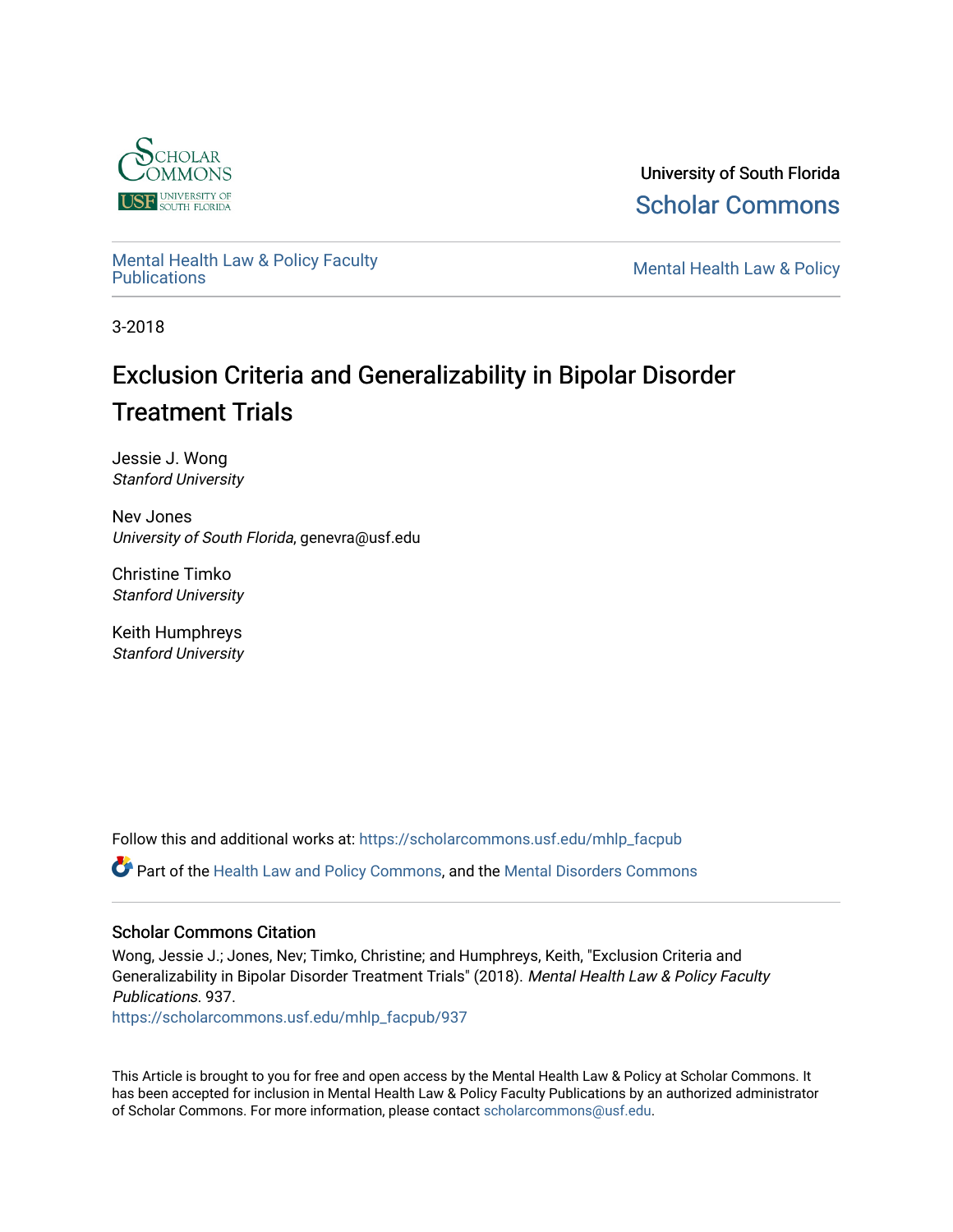Contents lists available at [ScienceDirect](http://www.sciencedirect.com/science/journal/24518654)



Contemporary Clinical Trials Communications

journal homepage: [www.elsevier.com/locate/conctc](https://www.elsevier.com/locate/conctc)



# Exclusion criteria and generalizability in bipolar disorder treatment trials



Jessie J. Wong<sup>[a](#page-1-0)[,b,](#page-1-1)</sup>\*, Nev Jones<sup>[c](#page-1-3)</sup>, Christine Timko<sup>a,[d](#page-1-4)</sup>, Keith Humphreys<sup>[a,](#page-1-0)[b](#page-1-1)[,d](#page-1-4)</sup>

<span id="page-1-0"></span><sup>a</sup> Center for Innovation to Implementation, VA Palo Alto Health Care System, Palo Alto, CA, USA

<span id="page-1-1"></span><sup>b</sup> Center for Health Policy/ Center for Primary Care and Outcomes Research, Stanford University, Stanford, CA, USA

<span id="page-1-3"></span><sup>c</sup> Department of Mental Health Law & Policy, University of South Florida, Tampa, FL, USA

<span id="page-1-4"></span><sup>d</sup> Department of Psychiatry and Behavioral Sciences, Stanford University, Stanford, CA, USA

# ARTICLE INFO

Keywords: Generalizability Bipolar treatment Research design External validity Translation

# ABSTRACT

Objective: The current paper reviews the English-language research on exclusion criteria in bipolar disorder treatment trials and discusses how study samples compare to the general bipolar patient population. Methods: & Results: Across 8 identified studies of exclusion criteria and their impact, between 55% and 96% of people with bipolar disorder would be excluded from treatment research. The number of exclusion criteria varies across bipolar disorder treatment research, with one study estimate of a median of 7 criteria used across studies. The criteria that excluded the greatest number of potential participants were comorbid substance use disorder, suicidal risk, and comorbid medical conditions. Both studies that compared treatment responses among participants who met and did not meet exclusion criteria found no statistically significant differences. Conclusions: Most potential participants are excluded from outcome research, which creates challenges for re-

cruitment and limits generalizability of study findings. Common exclusionary practices lead to unrepresentative samples that limit generalizability and reduce the confidence of clinicians that findings can be translated to front-line practice with bipolar disorder patients.

# 1. Introduction

Bipolar disorder affects 4.4% of the population at some point in their lifespan [[1](#page-5-0)] and often causes significant disruptions to work, social, and family life domains [[2](#page-5-1)] as well as increased suicidal risk [[3](#page-5-2)]. The nature of bipolar disorder and its comorbidities present unique challenges to treatment researchers, including how to select exclusion criteria that balance rigor and relevance [[4](#page-5-3)]. More stringent exclusion criteria can increase the likelihood that a sample will respond to an evaluated treatment in a homogeneous fashion, which enhances statistical power. Yet, exclusion criteria by definition widen the gap between research samples and clinical populations, thereby threatening external validity.

Clinical trials across a range of psychiatric disorders have traditionally attempted to recruit samples of individuals with symptoms (and related impairment) that emanate exclusively from their primary diagnosis [\[5\]](#page-5-4). This approach to sample selection has raised concerns regarding the generalizability of research samples to 'real-world' community patient populations, most particularly whether "evidencebased" treatments are effective for the severely troubled patients who tend to be excluded from clinical trials [\[6\]](#page-5-5). Some exclusion criteria are essential to treatment research in order to protect human subjects from

potential harm (e.g., adverse medication interactions). Yet others are optional and, as such, it is important to consider how the exclusion criteria may influence study samples and the implications of potentially biased samples regarding the generalizability of treatment effects. This paper reviews the literature on the exclusion criteria that have been employed in bipolar disorder treatment research, the proportion of patients excluded, and how exclusion criteria may affect the generalizability of results.

# 2. Methods

The Cross-disease Review of Exclusion Across Medicine (CREAM) project is assessing the impact of exclusion criteria in research conducted across a range of medical specialties (e.g., psychiatry, oncology, rheumatology). A detailed description of the literature review procedure can be found in Humphreys [[7](#page-5-6)]. Literature was primarily identified by conducting English-language searches in PubMed (Original Date of Search: July 8, 2013) on the following terms: 'Eligibility criteria and generalizability' (anywhere in paper), 'exclusion criteria and generalizability' (anywhere in paper), 'exclusion criteria' (in title of paper) and 'eligibility criteria' (in title of paper). This generated 326 unique articles, all of which were reviewed by one of the authors, as were relevant

<span id="page-1-2"></span><sup>∗</sup> Corresponding author. Center for Innovation to Implementation (Ci2i), VA Palo Alto HCS (MPD-152), 795 Willow Road, Menlo Park, CA 94025, USA. E-mail addresses: [jessie.wong@va.gov](mailto:jessie.wong@va.gov) (J.J. Wong), [njones@felton.org](mailto:njones@felton.org) (N. Jones), [Christine.timko@va.gov](mailto:Christine.timko@va.gov) (C. Timko), [keith.humphreys@va.gov](mailto:keith.humphreys@va.gov) (K. Humphreys).

<https://doi.org/10.1016/j.conctc.2018.01.009>

Received 5 September 2017; Received in revised form 22 January 2018; Accepted 26 January 2018 Available online 31 January 2018

2451-8654/ Published by Elsevier Inc. This is an open access article under the CC BY license (http://creativecommons.org/licenses/BY/4.0/).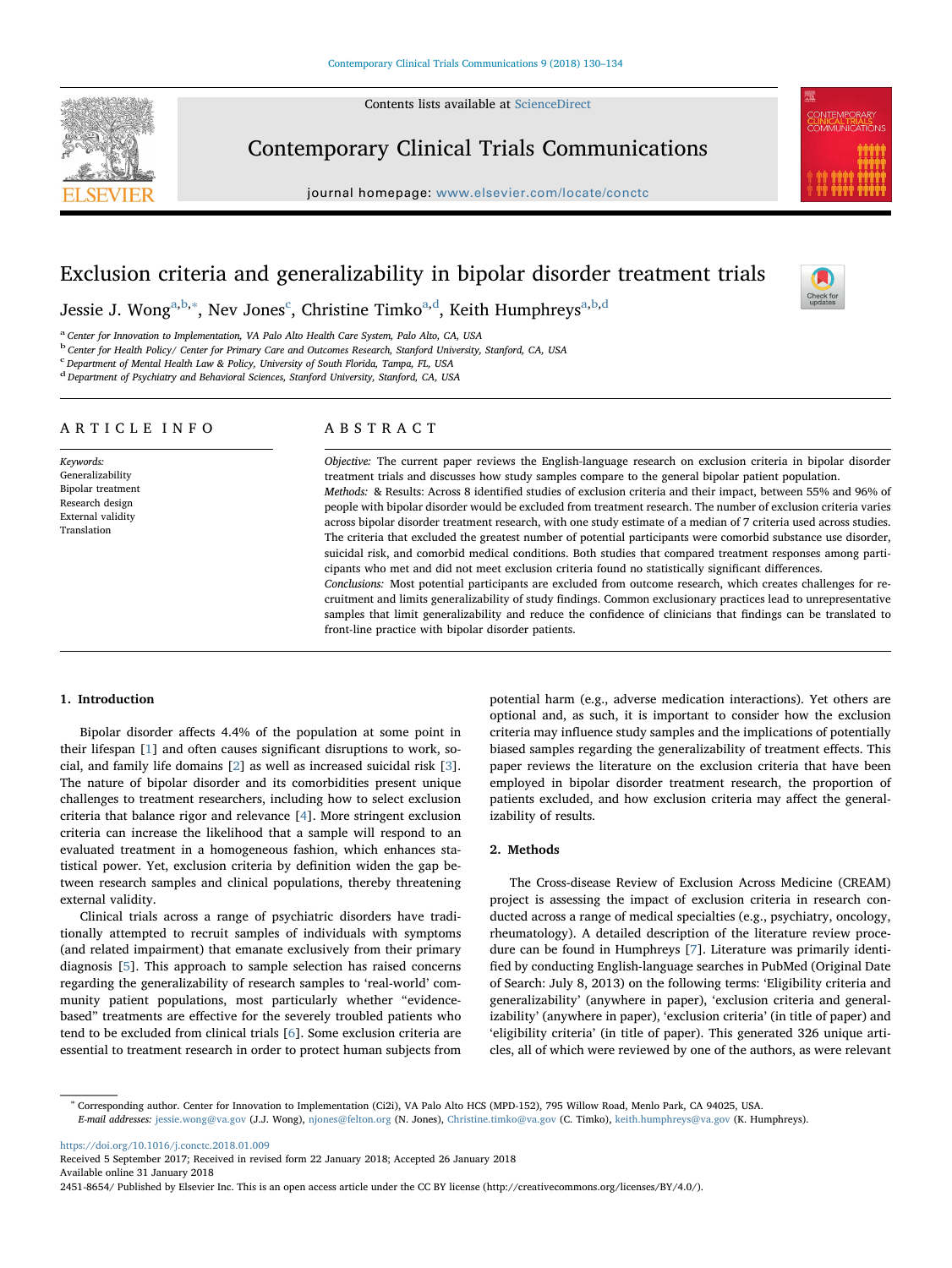references within those articles. An updated search was conducted on August 19, 2016, which yielded an additional 160 unique articles. Other articles were discovered in a frankly opportunistic fashion. From this cross-disease pool of literature, evidence related to specific diseases were synthesized within focused reviews for a range of diseases, including depression [\[8\]](#page-5-7), neurological diseases [[9](#page-5-8)], schizophrenia [[7](#page-5-6)], anxiety disorders [\[10](#page-5-9)], and substance use disorders [\[11](#page-5-10)]. The present review focuses on those identified treatment studies that address overall and/or specific criteria exclusion rates for bipolar disorder.

To be considered relevant to the CREAM project, studies had to analyze data on (1) the prevalence and nature of exclusion criteria, and/or (2) the impact of exclusion criteria on sample representativeness or study results. Clinical trials that simply reported their exclusion rate were not included in this review. Non-participation in research based on lack of informed consent by eligible participants has quite different implications than exclusion based on factors selected by the researchers. For this reason, lack of informed consent was not considered as an exclusion criterion in the current review.

# 3. Results

All included studies ( $N = 8$ ) evaluated baseline differences between included and excluded participants in bipolar disorder treatment studies and two studies also examined outcome differences. Major findings are summarized in [Table 1](#page-2-0). Potential subjects excluded based on specific exclusion criteria within each study is presented in [Table 2.](#page-3-0)

Licht and colleagues [\[12](#page-5-11)] examined a sample of 164 prospective participants who were deemed eligible for a research study based on initial screenings, comparing those who were subsequently included versus excluded based on various criteria. This sample was drawn from inpatients with manic symptoms who had been consecutively admitted to a university hospital. Thirty-nine percent of the sample was excluded for "methodological reasons" (defined as receiving treatment up to the time of admission), and another 32% were excluded based on "noncompliance." Another 4% were excluded for "safety reasons," which encompassed having a major medical illness, being pregnant, known contraindications to the pharmacological treatment of interest, and/or being in an "extreme manic state requiring other treatment." The

combined effect of the criteria was to exclude 84% of the participants who had already been deemed eligible during initial screenings.

Talamo, Baldessarini, and Centorrino [[13\]](#page-5-12) reviewed 21 randomized clinical trials (RCTs) conducted between 1998 and 2008 and identified 16 exclusion criteria that were widely-used, non-overlapping and which they had the data to operationalize in medical records of a sample of 67 bipolar inpatients who had received antipsychotic, antimanic, or moodstabilizing medicines and had a diagnosis of mania or a mixed manicdepressive state at the time of discharge. Medical record data were most commonly excluded based on patients' comorbid substance use (52%) and a recent suicide attempt (38%). A total of 78% of potential participants' records were excluded by at least one criterion, which is a conservative estimate of what would be obtained in real-world patient samples because Talamo et al.'s sample had already been subjected to some exclusion criteria before being selected for analysis. No statistically significant differences were found between excluded and included patient records based on several demographic variables (including age, gender, marital status, employment, education), illness history, current clinical presentations, or treatment outcome. Regarding treatment received, however, the excluded patients were 24% more likely to receive 2 or more psychotropic agents at discharge, which may have influenced their treatment outcome. Data only captured a constrained period of time (11–13 days), which may have also limited ability to detect differences.

Zarin, Young, and West [\[14](#page-5-13)] identified a set of 3 exclusion criteria based on 2 published RCTs for valproate and applied them to a sample of DSM-IV diagnosed bipolar disorder patients ( $N = 92$ ) drawn from routine psychiatric practice. All patients in these samples were receiving psychiatric services at the time of data collection. A total of 39% of the sample would have been excluded for a substance use disorder diagnosis, 22% for uncontrolled major medical conditions, and 6% for central nervous system/neuromuscular disorders. Despite only 3 criteria being evaluated, 55% of the sample was excluded under at least one criterion.

Sachs et al. [[15\]](#page-5-14) used a sample of 504 potential participants with a primary diagnosis of bipolar disorder, manic or mixed episode from across 47 centers to compare signal detection based on diagnostic criteria as applied by either clinical raters or a computerized assessment.

#### <span id="page-2-0"></span>Table 1

Summary of study finding.

| First author (Year) | Sample size and characteristics                                            | Criteria that excluded the most potential participants (exclusion rate<br>by criterion) | <b>Exclusion</b> rate |  |  |  |
|---------------------|----------------------------------------------------------------------------|-----------------------------------------------------------------------------------------|-----------------------|--|--|--|
| Licht (1997)        | 164 inpatients with manic symptoms                                         | 1) "Methodological reasons" (39%)                                                       | 84%                   |  |  |  |
|                     |                                                                            | 2) "Non-compliance" (32%)                                                               |                       |  |  |  |
|                     |                                                                            | 3) "Safety reasons" (4%)                                                                |                       |  |  |  |
| Talamo (2008)       | 67 bipolar, acutely manic inpatients                                       | 1) Comorbid substance use (52%)                                                         | 78%                   |  |  |  |
|                     |                                                                            | 2) Recent suicide attempts (38%)                                                        |                       |  |  |  |
|                     |                                                                            | 3) Violent acts (23%)                                                                   |                       |  |  |  |
| Zarin (2005)        | 92 patients with acute mania currently receiving psychiatric<br>services   | 1) Comorbid substance use (39%)                                                         | 55%                   |  |  |  |
|                     |                                                                            | 2) Uncontrolled major medical disorders (22%)                                           |                       |  |  |  |
|                     |                                                                            | 3) Central nervous system/neuromuscular disorder (6%)                                   |                       |  |  |  |
| Sachs (2012)        | 504 bipolar patients with manic or mixed episode from across 47<br>centers | Individual criteria not examined.                                                       | 64%                   |  |  |  |
| Hoertel (2013)      | 785 bipolar depression and 724 bipolar mania community                     | 1) Comorbid substance use (36%, 36%)                                                    | 58%, 56%              |  |  |  |
|                     | dwelling patients                                                          | 2) Suicide risk (24%, 21%)                                                              |                       |  |  |  |
|                     |                                                                            | 3) Comorbid medical condition (20%, 19%)                                                |                       |  |  |  |
| Bowden (1995)       | 179 participants and 577 potential participants with acute mania           | 1) Failure to meet diagnostic criteria (32%)                                            | Not available         |  |  |  |
| Zimmerman (2016)    | Not available                                                              | 1) Depressive symptom severity                                                          | Not available         |  |  |  |
|                     | (Analysis conducted at study-level; 22 studies)                            | 2) Suicidal ideation                                                                    |                       |  |  |  |
|                     |                                                                            | 3) Alcohol/drug use disorder                                                            |                       |  |  |  |
|                     |                                                                            | 4) Comorbid psychiatric disorder                                                        |                       |  |  |  |
|                     |                                                                            | 5) Duration of current depression episode                                               |                       |  |  |  |
|                     |                                                                            | 6) Current manic symptoms                                                               |                       |  |  |  |
| Filkowski (2015)    | 163 treatment-refractory bipolar patients referred from                    | 1) Psychiatric comorbidity (48%)                                                        | 96%                   |  |  |  |
|                     | physicians, self, or family                                                | 2) No prior ECT (32%)                                                                   |                       |  |  |  |
|                     |                                                                            | 3) Not meeting minimum severity requirements (21%)                                      |                       |  |  |  |

Note. The Filkowski et al. (2015) study was unique in studying deep brain stimulation. The results from this study may not generalize to studies of other treatment types.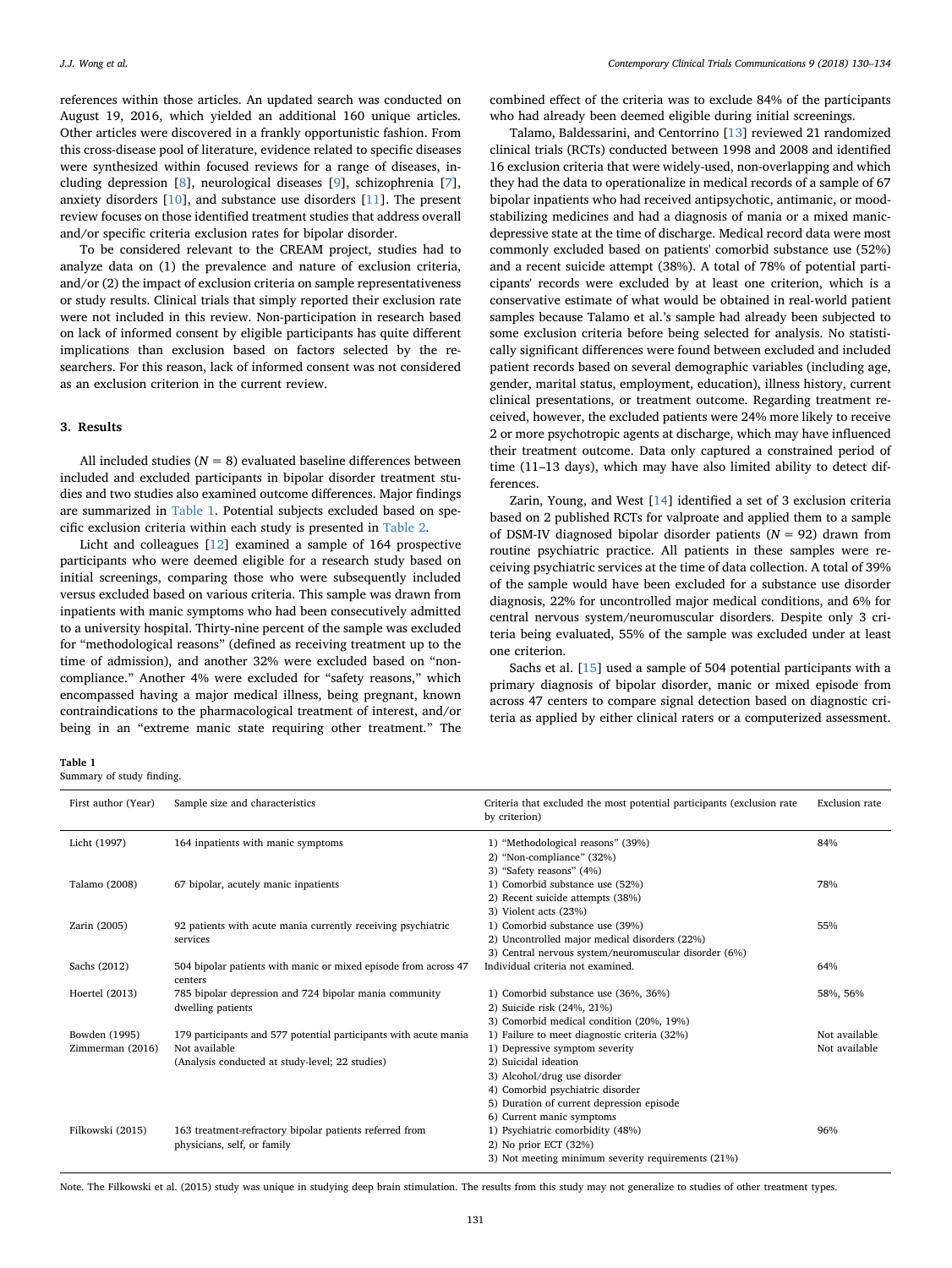#### <span id="page-3-0"></span>Table 2

Percentage of potential study participants excluded from studies based on specific exclusion criteria by study.

| First Author (Year)                                        | Licht (1997) | Talamo (2008) | Zarin (2005) | Sachs (2012)             | Hoertel $(2013)$         | Bowden (1995)            | Filkowski (2015) |
|------------------------------------------------------------|--------------|---------------|--------------|--------------------------|--------------------------|--------------------------|------------------|
| Overall exclusion rate                                     | 84%          | 78%           | 55%          | 64%                      | 58%, 56%                 |                          | 96%              |
| Comorbid substance use                                     |              | 52%           | 39%          |                          | 36%, 36%                 | -                        | -                |
| Suicide risk/recent suicide attempts                       |              | 38%           |              | $\overline{\phantom{0}}$ | 24%, 21%                 | $\overline{\phantom{0}}$ | 2%               |
| Comorbid medical condition                                 |              |               | 22%          |                          | 20%, 19%                 | $\overline{\phantom{0}}$ | 17%              |
| Age ( $<$ 18 or $>$ 65)                                    |              |               |              |                          |                          |                          | 2%               |
| Psychotic features                                         |              | -             | -            | -                        | 6%, 5%                   | -                        |                  |
| Psychiatric comorbidity                                    |              |               |              | -                        |                          |                          | 48%              |
| Anxiety disorder                                           |              | 19%           |              |                          |                          |                          |                  |
| Failure to meet diagnostic criteria/severity requirements  |              |               |              | 60%                      |                          | 32%                      | 21%              |
| Violent Acts                                               |              | 23%           |              |                          |                          |                          |                  |
| CNS/neuromuscular disorder                                 |              |               | 6%           |                          |                          |                          |                  |
| Pregnancy/lactation                                        |              |               |              |                          | 7%                       |                          |                  |
| Failure to meet diagnostic criteria based on computerized  | ۰            |               |              | 15%                      | $\overline{\phantom{a}}$ |                          | -                |
| assessment                                                 |              |               |              |                          |                          |                          |                  |
| Improvement in symptoms from screening to baseline         |              |               |              | 19%                      |                          |                          |                  |
| No Prior ECT                                               | -            |               |              | -                        |                          |                          | 32%              |
| Contraindication                                           |              |               |              |                          |                          |                          | 12%              |
| "Safety reasons" (e.g., comorbid substance use, pregnancy, | 4%           |               |              |                          |                          |                          |                  |
| medical conditions)                                        |              |               |              |                          |                          |                          |                  |
| "Methodological reasons"                                   | 39%          |               |              |                          |                          |                          |                  |
| "Non-Compliance"                                           | 32%          |               |              |                          |                          |                          |                  |

Note. — indicates that this figure was not reported within the corresponding article. Hoertel et al. (2013) results presented for bipolar depression, bipolar mania. Zimmerman et al. (2016) omitted as this level of data was not reported.

About two-thirds (60%) of the individuals who were excluded based on computerized assessment did not meet the key protocol-specified eligibility requirements related to diagnosis and symptom severity at both screening and baseline. Approximately 19% of the potential sample exhibited improvements in their bipolar symptoms during the elapsed time between screening and baseline interview, which made them ineligible. All the participants identified as ineligible based on the computerized assessment results were also deemed ineligible by clinical raters. Conversely, only 64% of individuals who were considered ineligible based on clinical raters would have also been deemed ineligible by the computerized assessment, suggesting that clinical raters apply exclusion criteria more stringently than computerized programs designed for the same purpose. Regarding treatment response, there were no statistically significant differences between treatment conditions and placebo for any group, although the authors reported an overall trend of greater response to treatment among individuals who would have been included versus those excluded. These results should be interpreted with caution, however, given that the lack of significance may be due to either limited effect size or low power.

Hoertel and colleagues [[16\]](#page-5-15) identified exclusion criteria used by at least 10% of a total sample of 32 randomized controlled trials (RCTs) for bipolar depression and 55 for acute bipolar mania. The median number of exclusion criteria was 7, and the researchers had data available to evaluate 6: comorbid substance use disorder, major medical conditions, psychotic features, suicidal risk, pregnancy or lactation, and current use of any psychotropic medication. The operationalized criteria were applied to a sample of community-dwelling individuals with bipolar depression ( $N = 785$ ) and bipolar mania ( $N = 724$ ) drawn from 2001 to 2002 National Epidemiologic Survey on Alcohol and Related Conditions data. Of note, these diagnoses were made based on a fully structured diagnostic interview. Comorbid substance use disorder (36% for bipolar depression; 36% for bipolar mania), suicide risk (24% for bipolar depression; 21% for bipolar mania), and a major medical condition (20% for bipolar depression; 19% for bipolar mania) were the criteria most likely to exclude individuals from enrolling in a treatment research study. The majority (58%) of individuals with bipolar depression and 56% of individuals with bipolar mania would have been excluded from the study based on at least one exclusion criterion. The expected exclusion rate was even higher (64%) within the subsample of 276 individuals seeking bipolar depression treatment.

Bowden et al. [\[17](#page-5-16)] compared descriptive statistics between 179

clinical trial participants and 577 prospective participants screened for another clinical pharmacotherapy trial for acute mania. The authors estimated that more than 10 patients with bipolar disorder would have to be screened to enroll 1 patient in an RCT. Comparison between individuals who were included in clinical trials and those who were drawn from epidemiological samples showed similarities across baseline characteristics.

Zimmerman and colleagues [[18\]](#page-5-17) recently identified 6 inclusion/ exclusion criteria that were used in the majority of a sample of 22 bipolar disorder treatment efficacy trials: minimum severity of depressive symptoms, suicidal ideation, alcohol/drug use disorder diagnosis, comorbid Axis I disorder, length of current depression episode, and current manic symptoms. Similar to treatment studies of major depressive disorder, bipolar treatment studies frequently excluded patients based on comorbid psychiatric and substance use disorders and insufficient severity of depressive symptoms.

Filkowski and colleagues [\[19](#page-5-18)] assessed exclusion within a RCT of deep brain stimulation. This study is unique in the literature because of its focus on deep brain stimulation treatment as well as its sample consisting of bipolar patients who were treatment-refractory to pharmacological and psychological treatments. Potential participants were recruited via physician, self, or family referral and underwent phone screenings prior to determination for inclusion/exclusion. Most potential participants with bipolar disorder were excluded for comorbid psychiatric diagnoses (48%) and lack of prior electroconvulsive therapy (ECT; 32%), followed by not meeting minimum symptom severity criteria (21%). This study also reported the highest overall exclusion rate of 96%, leaving only 7 eligible patients out of their initial pool of 163 potential participants. Due to the nature of this treatment, recruitment was likely more difficult and exclusion efforts were likely more rigorous than for drug trials. For these reasons, the results of this study may not generalize to studies of other treatment types.

# 4. Discussion

The current review of exclusion criteria in clinical trials for bipolar disorder treatment found total exclusion rates that ranged from 55% to 96% of potential participants. The 55% rate calculated by Zarin and colleagues is likely an understatement given that 7 was the median number of exclusion criteria employed used across studies and Zarin et al. only evaluated 3 criteria. Hoertel et al. [[17\]](#page-5-16) also found exclusion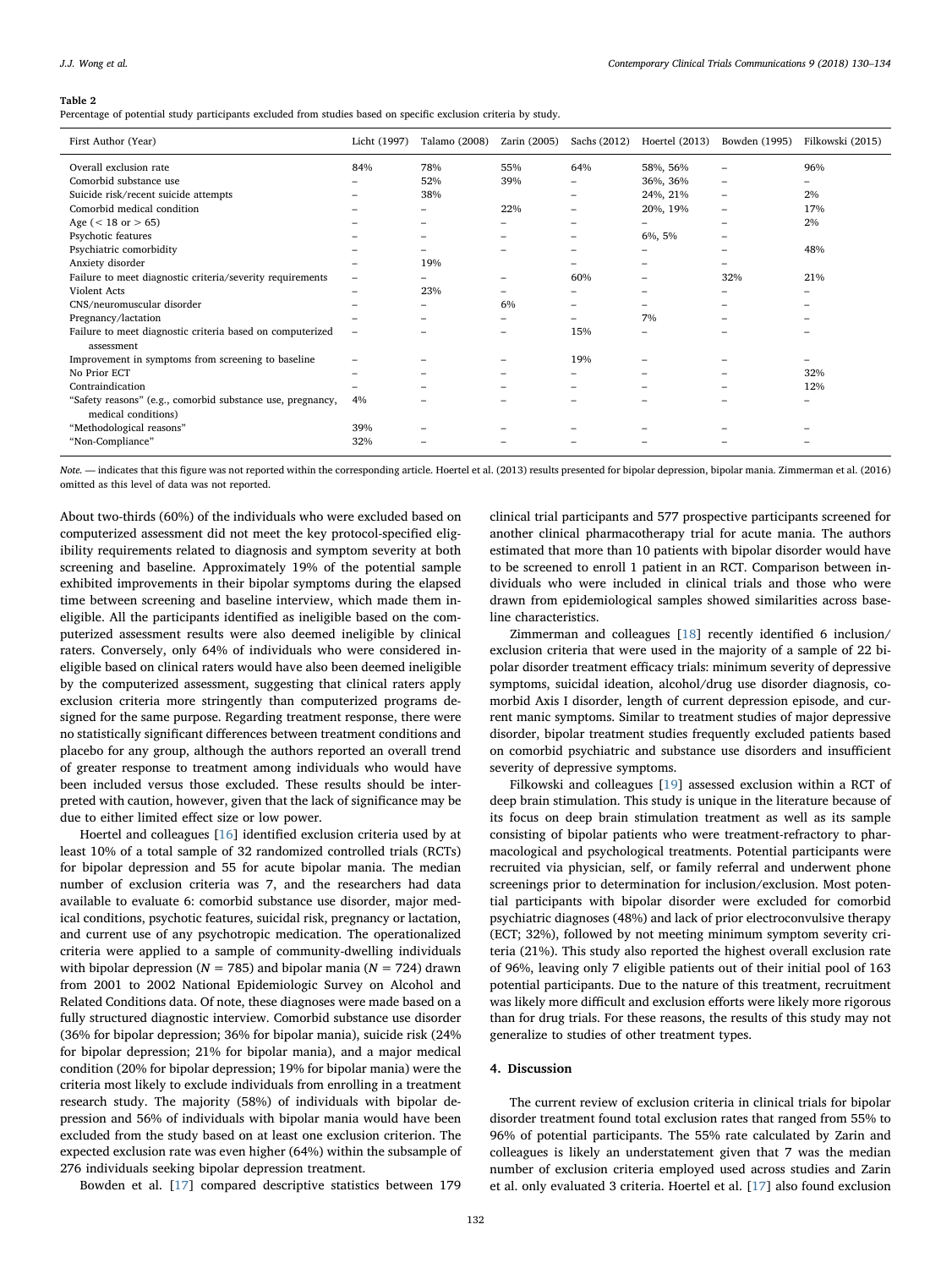relatively lower exclusion rates at 58% and 56% of individuals with bipolar disorder in the community who may not have been receiving treatment at the time, but the rate was higher (64%) among those individuals who were currently seeking treatment and therefore better represent the typical sampling pool in a clinical trial. At the other extreme of the observed range, Filkowski and colleagues' reported exclusion rate (96%) may be attributed to their exclusion criterion of not receiving "adequate electroconvulsive therapy in the past," which excluded the second largest proportion of their sample and related to a unique pre-requisite of their specific treatment modality of interest (deep brain stimulation). The remaining studies reported a range of exclusion between 64% and 84% of potential participants with bipolar disorder. To avoid false precision, we would characterize this as an average exclusion ratio in the field of about 3 of every 4 bipolar disorder patients being ineligible for treatment research. This figure is similar to that found for other psychiatric disorders [[5](#page-5-4)].

Exclusion criteria in bipolar treatment trials are sometimes necessary and useful, but can also make recruitment more difficult and restrict the generalizability of study findings. Including more representative bipolar patients in research samples could reduce recruitment barriers and broaden applicability of studying findings across bipolar patient populations. Although the studies in the current review did not provide rationales for their choices regarding exclusion criteria, other than use in previous clinical trials, explicit justification for criteria are critical to assessing the need for and impact of each criterion. Understanding the implications of exclusion in bipolar treatment trials is particularly pertinent given the complexities of bipolar disorder symptoms and the fact that bipolar patients were traditionally excluded from antidepressant trials due to researchers' fears that treatment might induce a manic episode [\[20](#page-5-19)–22]. Even when a study's exclusion criteria are necessary for ethical reasons, it remains important to understand how these criteria may influence study implications and generalizability.

Remarkably, although exclusion criteria are often applied in the hopes that they will reduce heterogeneity in treatment response, we found no evidence that they have this effect in bipolar disorder treatment research. Indeed, both studies reviewed found that excluded and included patients did not significantly differ in their outcomes, suggesting that criteria may not have the benefit that putatively trades off their downsides (e.g., increased time and resources needed to recruit a sample, poorer generalizability). Nevertheless, further research in this area with reported effect sizes are necessary to verify the results from these two studies.

The four criteria that accounted for the greatest proportion of exclusion across studies were comorbid substance use disorder, suicide risk, major medical disorders, and minimum symptom severity. Excluding bipolar patients on these bases has important implications for generalizability. To take the example of substance use disorder, very high comorbidity rates have been found among clinical samples of bipolar I (61%) and II patients (48%) [\[23](#page-5-20)[,24](#page-5-21)]. Researchers may avoid including patients with this comorbidity, particularly given evidence that suggests comorbid substance use disorders are inversely associated with medication treatment compliance [[25\]](#page-5-22) and substance use disorder is related to poorer treatment response among bipolar patients [\[26](#page-5-23)], [[27\]](#page-5-24). However, explicit statements based on CONSORT guidelines that clarify the intention and rationale for all exclusion criteria, including comorbid substance use disorder, should be encouraged, as should statements in discussion sections that remind readers of the limits on generalization produced by any exclusion criteria employed [\[28](#page-5-25)].

Exclusion for suicidal risk also has a significant impact on external validity. Suicidality is over 20 times higher among patients with bipolar disorder compared to the general population [\[3\]](#page-5-2). Although treatment research may exclude suicidal patients out of fear of possible increases in suicidal risk as a result of treatment administration, suicidal risk is present across patients and treatment studies regardless of who is excluded, warranting appropriate supervision and safeguards within all

study designs. Further, the monitoring for suicide risk that is employed within research studies is often more comprehensive than what is traditionally provided in real-world clinical settings, suggesting that including patients at suicidal risk in clinical trials may actually be more ethical than excluding them.

Exclusion on the basis of medical comorbidities also affects external validity because of their prevalence among bipolar patients [[29,](#page-5-26)[30](#page-5-27)]. One study estimated 32% of adults with bipolar I disorder have one or more general medical condition [[31\]](#page-5-28). Other estimates range for 15% for thyroid disease to 46% for neurological conditions [\[24](#page-5-21)]. Thus, significant and representative portions of the bipolar patient population will be excluded from treatment research.

Several of the identified study findings suggest that not meeting sufficient diagnostic or severity criteria is a particular issue within bipolar disorder treatment research [\[15](#page-5-14)[,17](#page-5-16),[19\]](#page-5-18). Filkowski, Mayberg, and Holtzheimer explain that fluctuations in mood states, which are inherent in bipolar disorder, cause the minimum duration of current episode criterion to be difficult for potential participants to meet, especially across various time points (i.e., screening, baseline interview). Some research has demonstrated that baseline bipolar disorder severity is positively associated with number of psychiatric comorbidities, which is one of the most common exclusion criteria [\[32](#page-5-29)]. As such, studies may be employing exclusion criteria (i.e., minimum severity level, no comorbidity) that conflict with one another. Clinical researchers may want to re-evaluate such severity criteria in order to ensure that they are not inadvertently excluding patients based on the very characteristics of the disorder that they are attempting to treat.

Our review also found that the populations from which potential participants are recruited also influence exclusion rates. Studies recruiting from inpatient hospitalizations had exclusion rates around 80% whereas samples recruited primarily from outpatient or community settings ranged from 55 to 65%. As expected, comorbidities and suicidality rates were found to be much higher among inpatient/hospitalized samples than community-dwelling and nationally representative samples. For instance, comorbid substance use was found in 36% of Hoertel's potential pool of community-dwelling individuals, whereas Talamo, Baldessarini, and Centorrino's sample of inpatients included 52% with comorbid substance use. Thus, limits to generalizability due to exclusion criteria are particularly relevant among studies that focus on treatments that are administered to inpatient and/or populations of hospitalized bipolar patients.

#### 4.1. Limitations

Unpublished reports, reports that used alternative terminology, and reports that were not referenced in PubMed may have been overlooked by the CREAM projects review method. In addition, lack of reporting on recruitment strategies and/or use of informal selection criteria in many of the studies reviewed limited our ability to identify potential other exclusion criteria and/or biases related to self-selection that may impact the samples that were examined.

## 4.2. Future directions

The current review sought to inform future decisions about exclusion criteria in studies of treatment for bipolar disorder. In a typical bipolar disorder treatment study, about 3 in 4 people with the disorder will be excluded from participation. This raises justifiable concern among clinicians about whether the findings of research can be safely and confidently applied in front-line clinical practice. The revised CONSORT statement requires reporting of exclusion criteria, which should increase the likelihood that readers will be able to understand the population to which the results apply. In addition, medical research often fails to provide explicit rationales for the use of each exclusion criterion [\[33](#page-5-30)]. We suggest that researchers make their rationale for exclusion criteria explicit. Specific to studies of bipolar treatments, we